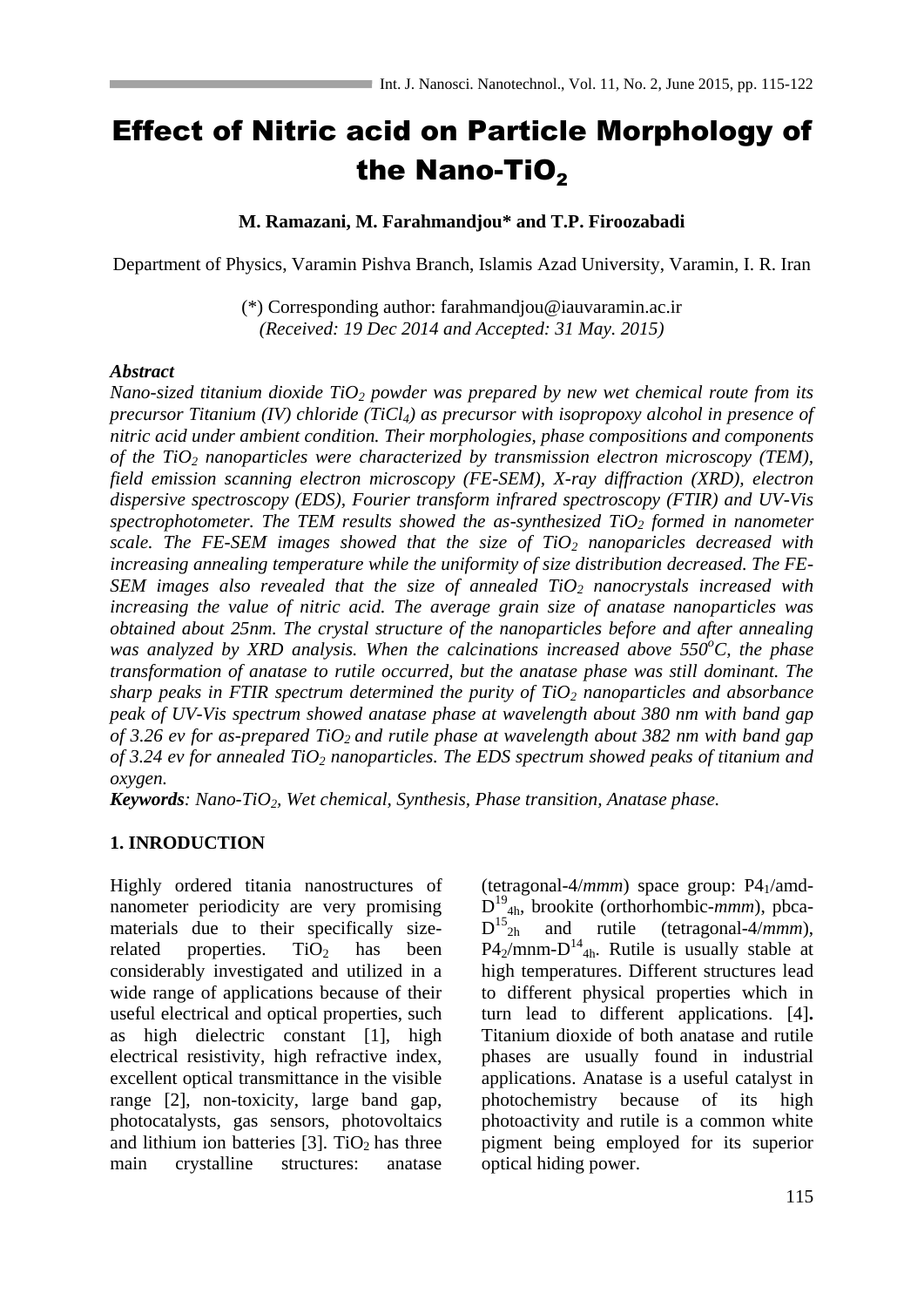It is also well known that  $TiO<sub>2</sub>$  is one of the most superior semiconductor materials for decomposing organic materials due to its strong photocatalytic property.  $TiO<sub>2</sub>$ semiconductor becomes a photocatalyst when exposed to ultraviolet or near-visible light  $(E \geq E$  band gap) with wavelengths shorter than 390 nm. If this light is absorbed by the semiconductor surface, it will have enough energy to overcome the energy barrier and excite an electron to transfer the electron from the filled valence band (VB) to the empty conduction band (CB), leaving an electron deficiency (hole) in the valence band. Once the charge carriers are generated across the band gap, they may transfer to the semiconductor surface and be absorbed by the reactants. The generation of charge carrier (electron-hole pairs) leads to the formation of highly oxidizing hydroxyl and superoxide radicals. These two species are capable of oxidizing practically all organic materials  $[5]$ . TiO<sub>2</sub> nanoparticles have been synthesized using various methods such as hydrothermal, sonochemical, solvothermal, reverse micelles, and sol gel reaction [6-15] for those applications. Wet chemical method has novel features which are of considerable interest due to its low cost, easy preparation, uniform size, unagglomerated state, high purity and homogeneous nanoparticles and industrial viability. Anatase phase is commonly obtained by hydrolysis of titanium compounds, such as titanium tetrachloride (TiCl4) [16] or titanium alkoxides  $(Ti(OR)<sub>4</sub>)$ , in solution [17]. In the present work, anatase and rutile phases of  $TiO<sub>2</sub>$ nanoparticles are synthesized by wet chemical route and just combine  $TiCl<sub>4</sub>$  as a precursor in presence of nitric acid. The novelty of this work is the investigation of the effect of nitric acid on the size and morphology of the  $TiO<sub>2</sub>$  nanoparticles. The structural and optical properties of  $TiO<sub>2</sub>$ have been studied by XRD, EDS, TEM, FE-SEM, FTIR and UV-visible analyses.

## **2. EXPERIMENTAL DETAIL**

5mL TiCl4 (99.5% Merck) was slowly added dropwise into aqueous mixed solutions of 15 mL 2-isopropoxyethanol (99.6% Merck) and 150 mL deionized water under stiring at room temperature. A large amount of HCl gas was exhausted during the mixing process and then milk-like white solution was obtained. After that 2mL nitric acid was added to the solution and temperature was then increased to  $90^{\circ}$ C for 1 hour. The pH was determined after adding nitric acid in the range for 0.5 to 1. In order to more morphological investigation the value of nitric acid was changed between 0-  $10mL$ .

The product was then aged at  $220^{\circ}$ C for 2.5 hours without any washing and purification in opposite to other preparation methods [18] and finally calcined at different temperature in the range of 220 to  $1000^{\circ}$ C for 3 hours. The white TiO<sub>2</sub> powder was later obtained. The morphologies of the samples were obtained by field emission scanning electron microscopy (FE-SEM) with type KYKY-EM3200, 25kV. Transmission electron microscopy (TEM) images were obtained on a Zeiss EM-900 microscope using an accelerator voltage of 80kV. X-ray diffractometer (XRD) was used to identify the crystalline phase and to estimate the crystalline size with 2θ in the range of  $4-85^\circ$  with type X-Pert Pro MPD Cu-K<sub>α</sub>:  $\lambda = 1.54$ Å. The optical properties of absorption were acquired by ultraviolet– visible spectrophotometer (UV–Vis) with optima SP-300 plus, and Fourier transform infrared spectroscopy (FTIR) with WQF 510. The Ti and O elemental analysis of the samples was performed by energy dispersive spectroscopy (EDS) type VEGA, 15kV. All the measurements were carried out at room temperature.

# **3. RESULTS AND DISCUSSION**

Figure.1 shows the XRD pattern of the nanoparticles annealed at different temperature. Fig. 1(a) shows the assynthesized  $TiO<sub>2</sub>$  nanoparticles which indicate the structure of tetragonal anatase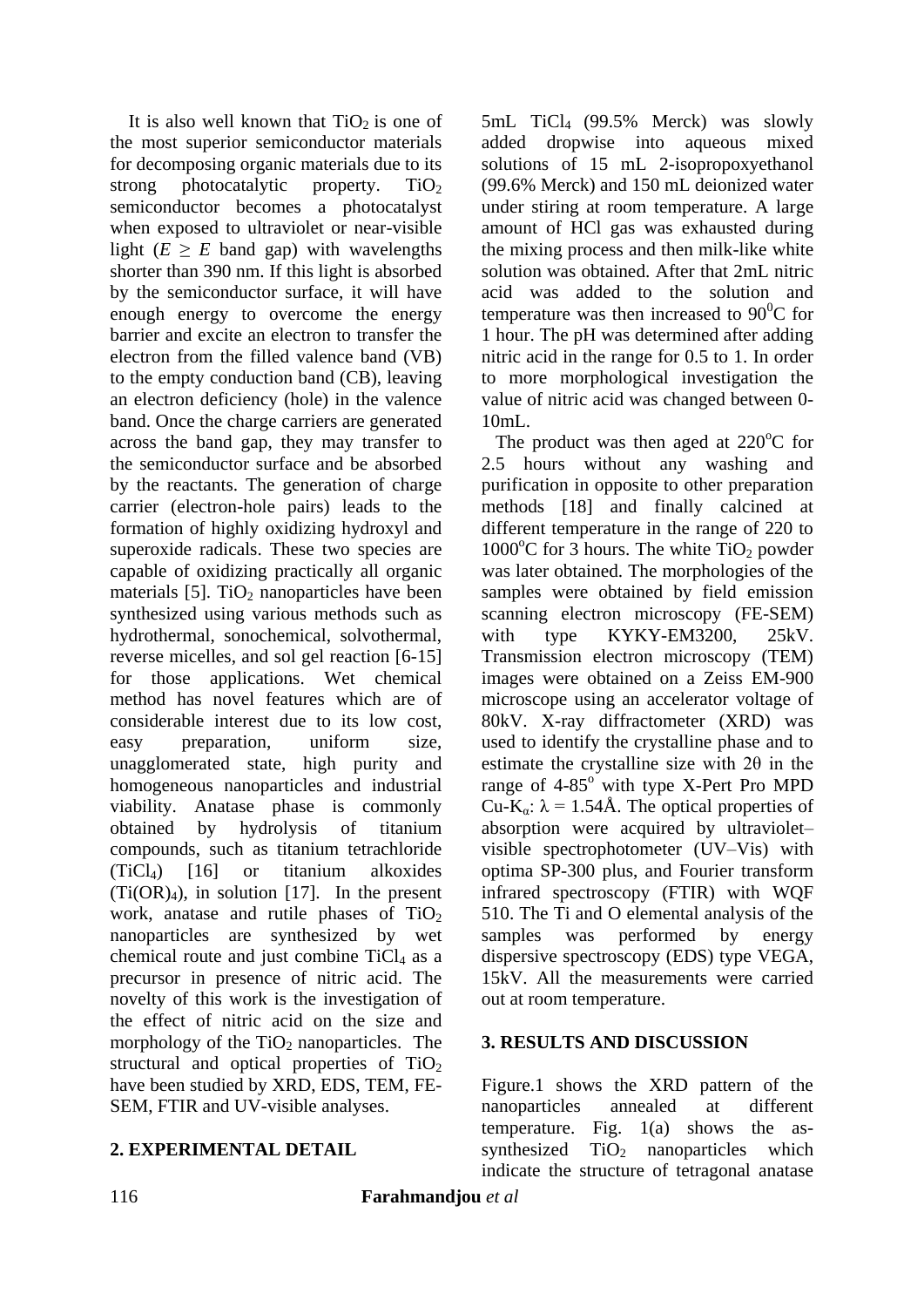phase. The XRD patterns showed this sample have four sharp peaks 2θ angle with the peak position at  $25.2^{\circ}$ , 37.7  $^{\circ}$ , 47.8  $^{\circ}$ , 54.1<sup>o</sup>, 62.5<sup>o</sup>, 69.4<sup>o</sup> and 75.5<sup>o</sup> with (101), (004), (200) , (105), (204), (116) and (215) diffraction planes, respectively which are in accordance with the  $TiO<sub>2</sub>$  anatase phase. Fig. 1(b) shows the annealed  $TiO<sub>2</sub>$  at  $500^{\circ}$ C in absence of nitric acid and Figure. 1(c) shows the annealed  $TiO<sub>2</sub>$  at  $550^{\circ}$ C in presence of nitric acid and Figure. 1(d) shows the annealed  $TiO<sub>2</sub>$  at 1000<sup>o</sup>C. It can be seen when the calcinations increased in the region after  $500^{\circ}$ C, the phase transformation from anatase to rutile occurred in  $TiO<sub>2</sub>$  nanopowders, but anatase phase was still dominant. It can be seen the peak position at  $27.5^\circ$  corresponds to the plane (110) of rutile form. The rutile structure for annealed nanocrystals was obtained at  $1000^{\circ}$ C. The mean size of the ordered  $TiO<sub>2</sub>$  nanoparticles has been estimated from full width at half maximum (FWHM) and Debye-Sherrer formula according to the following equation:

 $\lambda$ 

0.89

where, 0.89 is the shape factor,  $\lambda$  is the xray wavelength, B is the line broadening at half the maximum intensity (FWHM) in radians, and θ is the Bragg angle. The mean size of as-prepared  $TiO<sub>2</sub>$  nanoparticles was 25 nm from Debye-Sherrer equation.

 Energy dispersive spectroscopy (EDS) of TiO2 prepared by wet synthesis method is shown in Figure. 2 which confirms the existence of Ti and O with weight percent. EDS was used to analyze the chemical composition of a material under FE-SEM. EDS shows peaks of titanium and oxygen and indicates fewer impurities such as chlorine in prepared TiO2.

Figure.3 presents FE-SEM images of  $TiO<sub>2</sub>$ nanoparticle. The morphology of nanoparticles varied with temperature. Fig. 3(a) shows the FE-SEM images of the asprepared  $TiO<sub>2</sub>$  nanoparticles prepared by wet chemical method. In this figure, spherical  $TiO<sub>2</sub>$  nanoparticles are observed in the size range of 24-32nm. Figure. 3(b) shows the FE-SEM images of the annealed TiO<sub>2</sub> nanoparticles at  $550^{\circ}$ C for 3 hours. The  $TiO<sub>2</sub>$  nanoparticles formed were not agglomerated and average grange size of the smallest nanoparticles decreased to 12nm.



*Figure* 1. *XRD pattern of TiO<sub>2</sub> nanoparticles (a) as-synthesized; (b) annealed at 500<sup>o</sup><i>C*; (c) *550<sup>o</sup>C and (d) 1000<sup>o</sup>C.*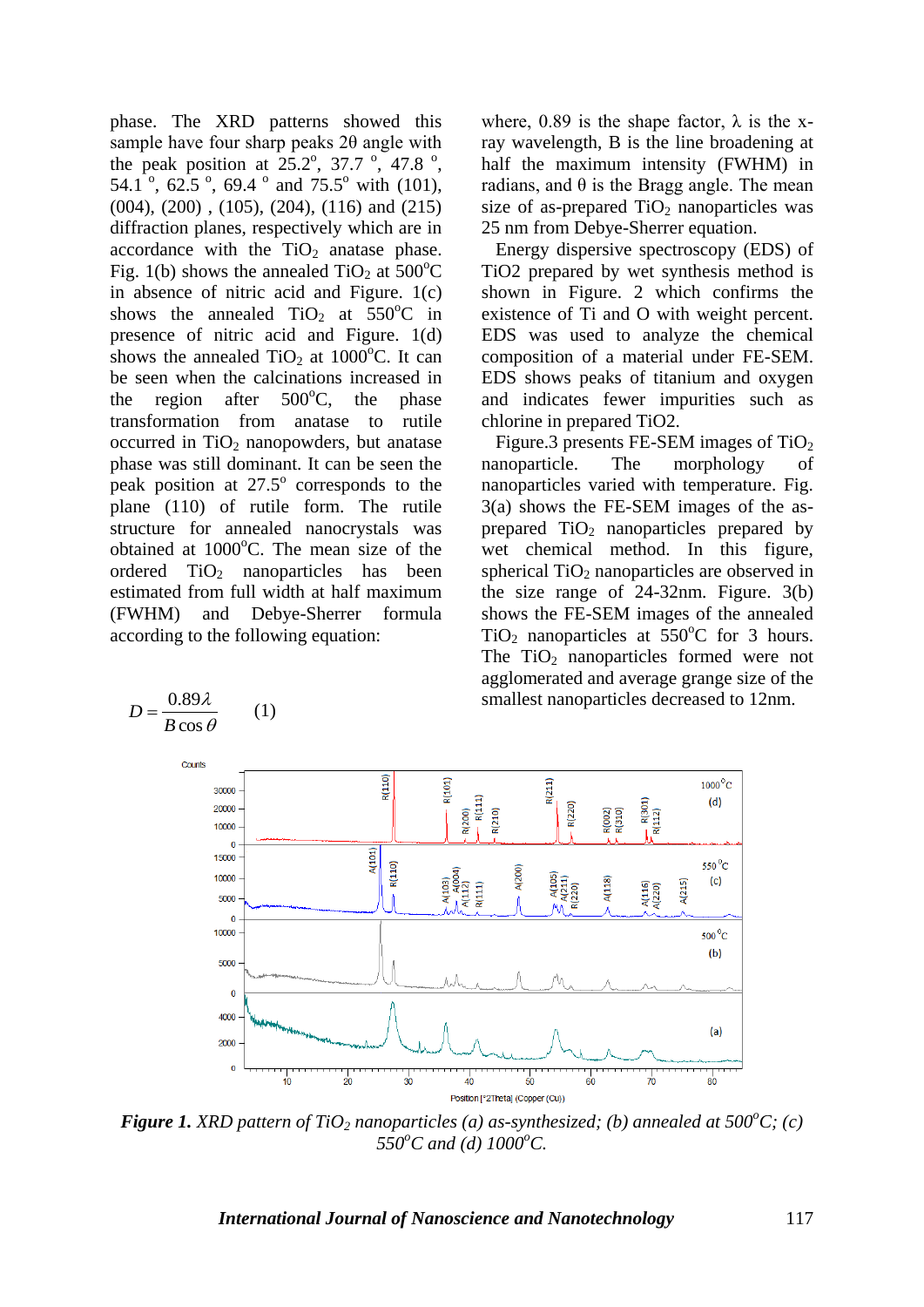

*Figure 2. EDS spectra of the as-synthesized TiO2 prepared by wet synthesis*



*Figure* 3. FE-SEM images of the TiO<sub>2</sub> (a) as-prepared (b) annealed at 550°C.

In Figure 4 the effect of nitric acid of the morphology of the  $TiO<sub>2</sub>$  nanoparticles has been studied. In Figure. 4(a) the samples were prepared without nitric acid and in Fig. 4(b) the samples were prepared with 2 mL nitric acid and in Figure. 4(c) the samples were prepared with 10 mL nitric acid. It can be seen from FE-SEM images that the size of annealed  $TiO<sub>2</sub>$  nanocrystals increases with increasing the value of nitric acid from 0-10mL. When the value of nitric acid is adjusted to 2 mL, the uniformity of the size with clumped distributions is visible through the FE-SEM analysis.

 TEM was used for further examination of the morphology of the particles. Fig. 4 shows the as-synthesized TEM image of titanium dioxide prepared by wet synthesis. It is observed that the anatase  $TiO<sub>2</sub>$ nanoparticles with average particle size about 25nm are formed. The principal novelty of the procedure developed is the synthesis of  $TiO<sub>2</sub>$  nanoparticles with a regular distribution, uniform size and spherical shape.

 According to Fig. 5, the infrared spectrum  $(FTIR)$  of the synthesized TiO<sub>2</sub> nanoparticles was in the range of 400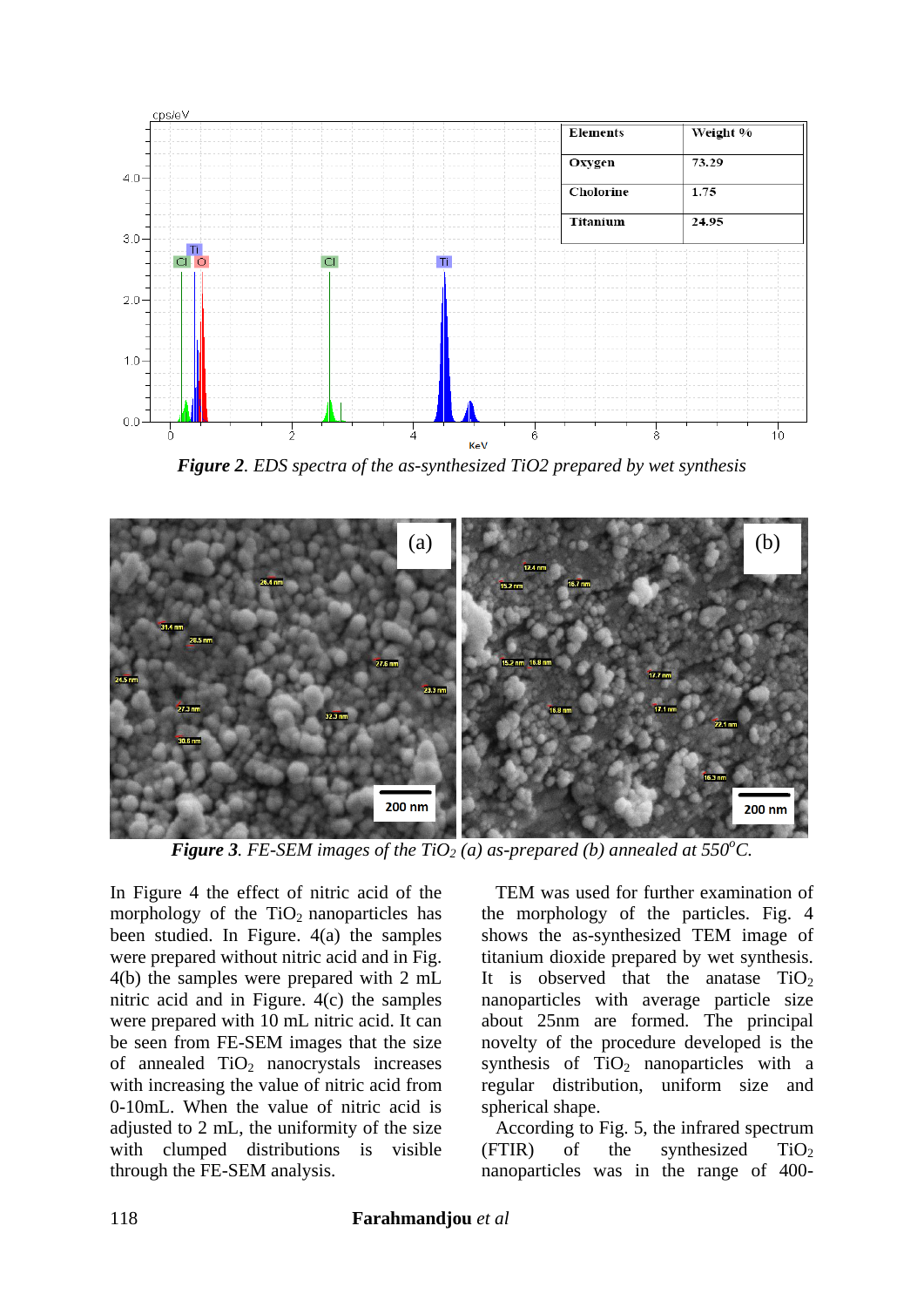$4000 \text{cm}^{-1}$  wave number which identifies the chemical bonds as well as functional groups in the compound. The large broad band at  $3415$ cm<sup>-1</sup> and  $3146$ cm<sup>-1</sup> is due to the OH stretching. These bands correspond to O-H vibration of the Ti-OH group and  $H_2O$ molecules. The sharp bands at  $1383 \text{cm}^{-1}$  can be assigned to the bending mode of nitrate group as a result of nitric acid addition. The low energy region and large broad band  $(below 1000cm<sup>-1</sup>)$  at  $621cm<sup>-1</sup>$  indicates the stretching mode of Ti-O bond of a  $TiO<sub>2</sub>$ network. This bond is an important functional group that is related to the photocatalytic activity.

 Absorbance peak of UV-Vis spectrum showed anatase phase at wavelength about 380nm with band gap about 3.26ev for asprepared  $TiO<sub>2</sub>$  and rutile phase at wavelength about 382nm with band gap about  $3.24$ ev for annealed TiO<sub>2</sub> nanoparticles. UV–Vis absorption spectra of as-prepared and annealed  $TiO<sub>2</sub>$ nanoparticles are shown in Figure. 6. For as-synthesized  $TiO<sub>2</sub>$  nanoparticles, the strong absorption band at low wavelength near 380 nm for anatase related to the band gap about  $3.26$ ev (Figure.  $6(a)$ ) and for annealed  $TiO<sub>2</sub>$  nanoparticles the strong absorption band at low wavelength near 382 nm for rutile phase related to band gap about 3.24ev (Figure. 6(b)) indicate the presence of phase transition of anatase to rutile for  $TiO<sub>2</sub>$  nanoparticles under heat treatment  $\alpha$  at  $600^{\circ}$ C.



*Figure 4. FE-SEM images of TiO<sup>2</sup> nanoparticles: (a) samples without nitric acid; (b) with 2mL and (c) with 10mL.*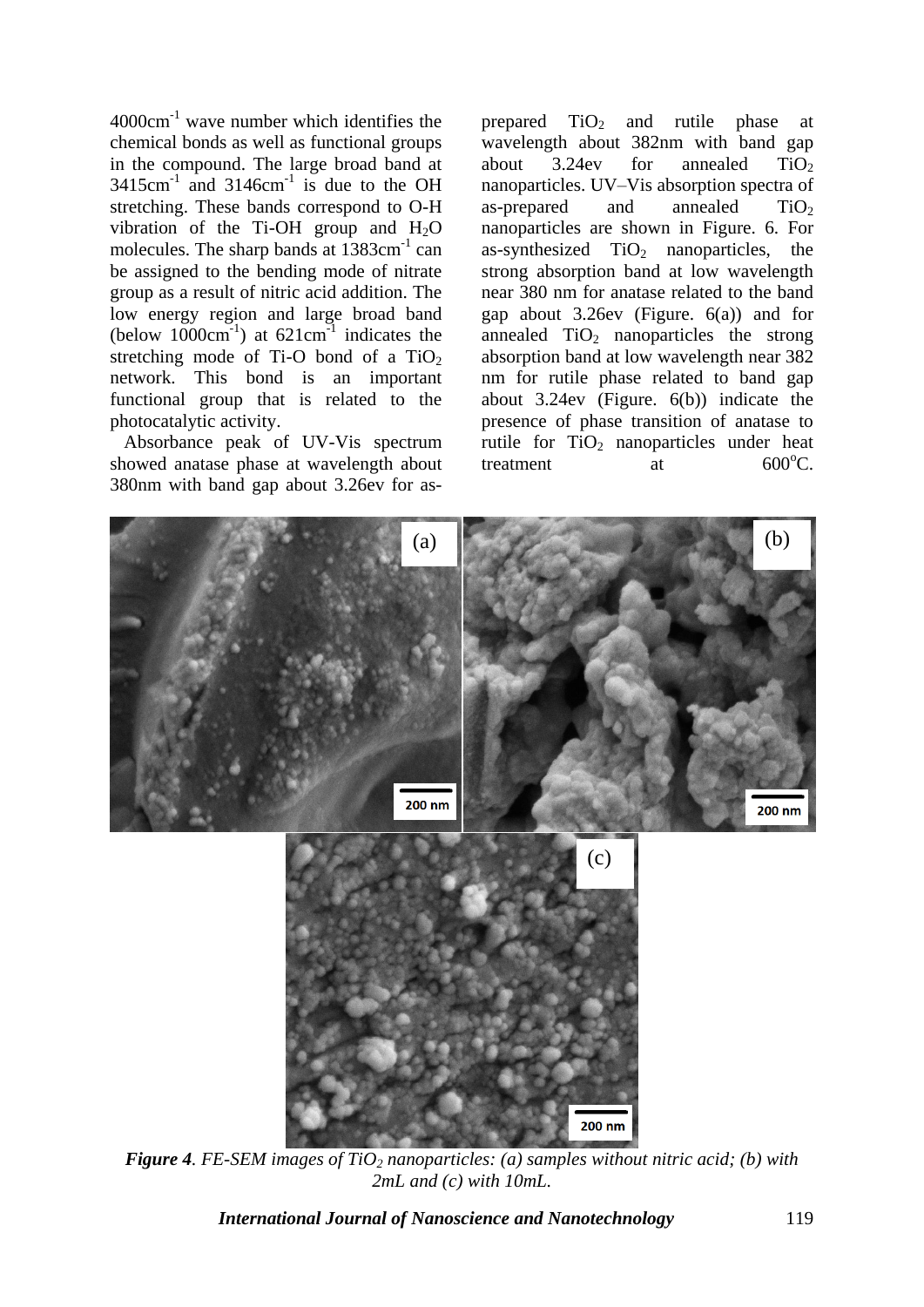The absorption edge extends to longer wavelengths for  $TiO<sub>2</sub>$  nanoparticles, and absorption tail in the visible-light region over 350–500nm [19] and strong absorption band in the UV-light region are clearly observed.

# **4. CONCLUSION**

Nano-TiO<sub>2</sub> was successfully prepared by simple and new wet synthesis method. Anatase to rutile phase transformation was achieved by calcinations more than  $550^{\circ}$ C. TEM studies showed spherical structure of  $TiO<sub>2</sub>$  nanoparticles with mean particle size of 25nm. FE-SEM images showed that with increasing temperature the size of unagglomerate spherical naoparticles decreased to 12nm with uniformity of the size but the distribution of the size of nanoparticles increased. EDS showed the absence of impurities in prepared  $TiO<sub>2</sub>$ .  $XRD$  pattern of  $TiO<sub>2</sub>$  nanoparticles demonstrated that the phase transition from anatas to rutile was done at  $500^{\circ}$ C. FTIR spectrum indicated the stretching mode of Ti-O bond of a  $TiO<sub>2</sub>$ . UV–Vis absorption spectra of as-prepared and annealed  $TiO<sub>2</sub>$ nanoparticles showed the existence of strong absorption band at low wavelength near 380 nm for anatase and 382 nm for rutile phase respectively. It was clear that the bandgap of the  $TiO<sub>2</sub>$  nanoparticles decreased due to increasing temperature.



*Figure 5. TEM images of the as-prepared TiO<sup>2</sup> nanoparticles.*



*Figure 6. FTIR spectrum of as-prepared TiO<sup>2</sup> sample.*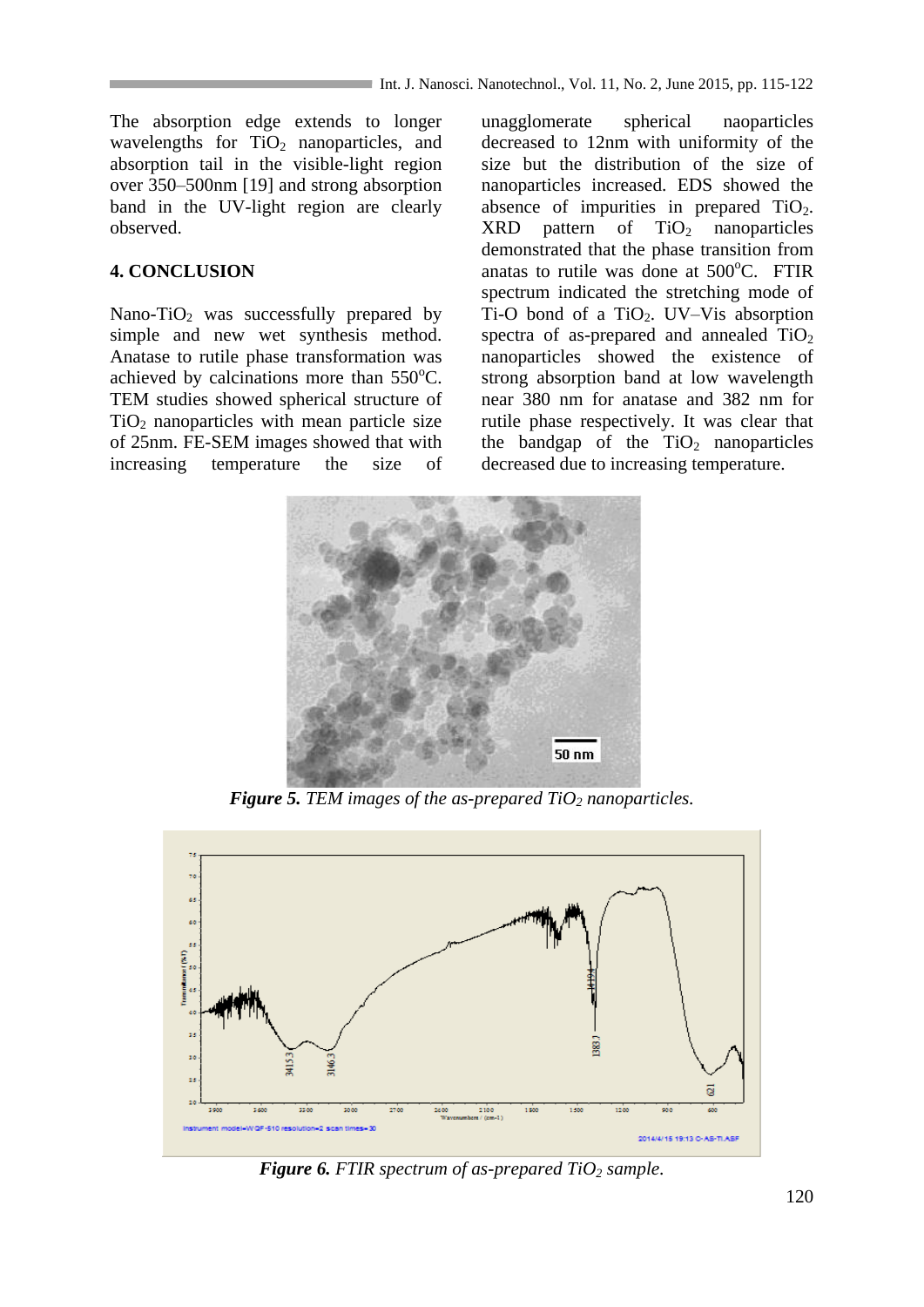

*Figure 7. UV–Vis absorption spectra of (a) as-prepared and (b) annealed TiO<sub>2</sub> <i>nanoparticles.* 

#### **ACKNOWLEDGMENTS**

The authors are thankful for the financial support of varamin pishva branch at Islamic Azad University for analysis and the discussions on the results.

#### **REFERENCES**

- 1. S.H. Jeong, B.S. Kim, B.T. Lee, H.R. Park and J.K. Kim: J. Korean Phys. Soc. Vol. 41, (2002), pp. 67-72.
- 2. A.A. Akl, H. Kamal and K. Abdel-Hady: Appl. Surf. Sci. Vol. 252, (2006), pp. 8651–8656.
- 3. A. Yildiz, S. B. Lisesivdin, M. Kasap and Diana Mardare: J Mater Sci: Mater Electron, Vol. 21, (2010), pp. 692–697
- 4. W. Li , C. Ni, H. Lin , C. P. Huang and S. Ismat Shah: J. Appl. Phys. Vol. 96, (2004), pp. 6663-6668.
- 5. E.J. Wolfrum, J. Huang, D.M. Blake, P.C. Maness, Z. Huang, J. Fiest and W.A. Jacoby: Environmental Sci. Tech. Vol. 36 (2002), pp. 3412-3419.
- 6. J. Jitputti, T. Rattanavoravipa, S. Chuangchote, S. Pavasupree, Y. Suzuki and S. Yoshikawa: Catalysis Communications. Vol. 10, (2009), pp. 378-382.
- 7. Y. Mizukoshi, Y. Makise, T. Shuto, J. Hu, A. Tominaga, S. Shironita and S. Tanabe: Ultrasonics Sonochem. Vol. 14, (2007), pp. 387-392.
- 8. Y. Zhanga, H. Zhenga, G. Liub and V. Battagliab: Electrochimica Acta. Vol. 54, (2009), pp- 4079-4083.
- 9. P.C. Nga, C.S. Denga, M.G. Gub and X.M. Dai: Chem. Phys. Vol. 107, (2008), pp. 77-81.
- 10. S. Rahim, S. Radiman and A. Hamzah: Sains Malaysiana, Vol. 41, (2012), pp. 219–224.
- 11. N. Shahruz and H.M. Moghaddam: world appl. Sci. journal, Vol. 12, (2011), pp. 1981-1986.
- 12. S. Sagadevan: Am. J. Nanosci. Nanotech. Vol. 1, (2013), pp. 27-30.
- 13. C.H. Lee, S.W. Rhee and H.W. Choi: Nanoscale Res. Lett. Vol. 7, (2012), pp. 48-52.
- 14. S. Valencia, J. M. Marin and G. Restrepo: Open Mater. Sci. Journal. Vol. 4, (2010), pp. 9-14.
- 15. N.S. Anwar, A. Kassim, H.L. Lim, S.A. Zakarya and N.M. Huang: Sains Malaysiana. Vol. 39, (2010), pp. 261- 265.
- 16. A. Pottier, C. Chaneac, E. Tronc, L. Mazerolles and J.P. Jolivet: J. Mater. Chem. Vol.11, (2001), pp. 1116-1121.